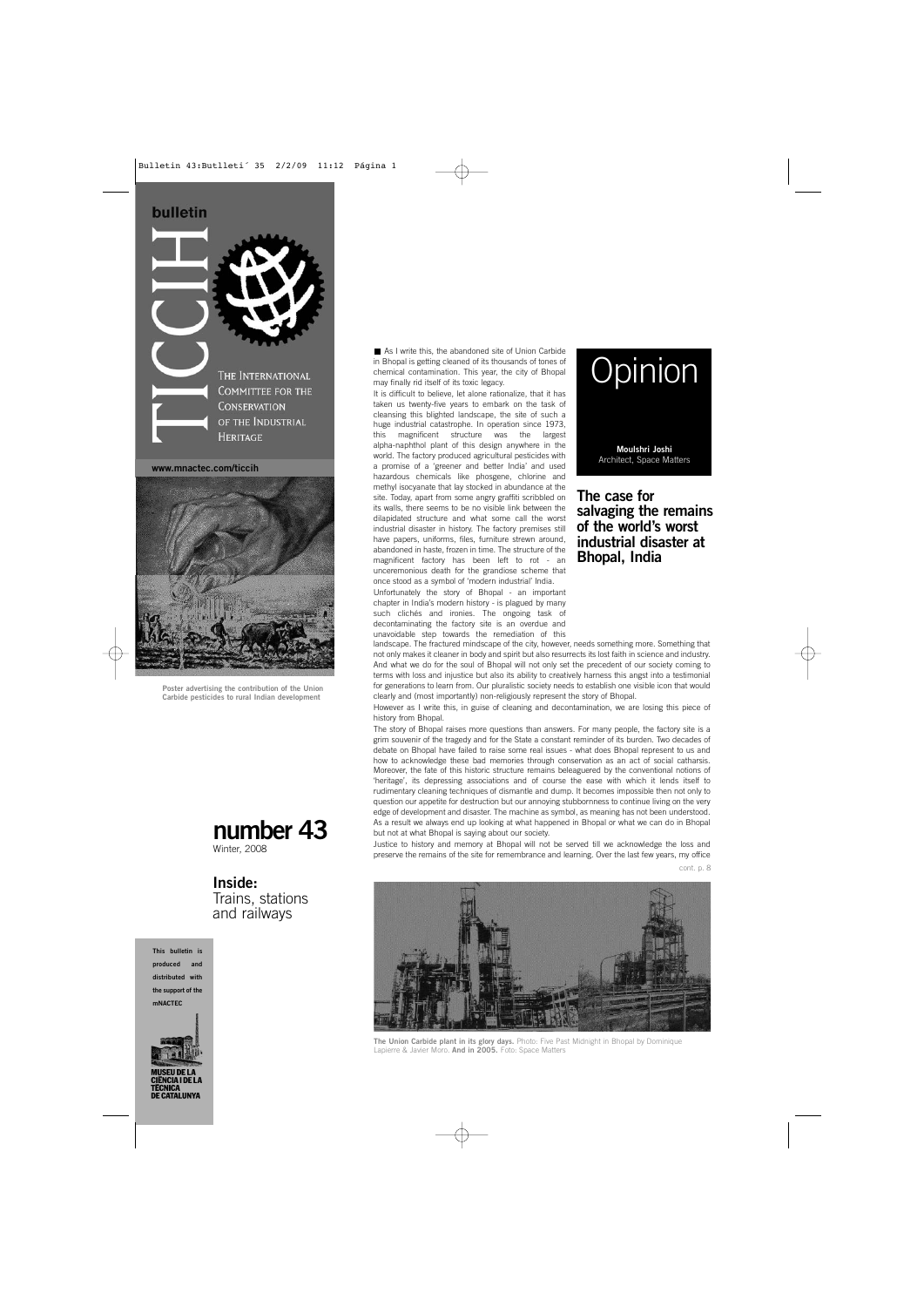

### **Membership 2009**

This is the first year it has been possible to pay our membership fees directly with a credit card, through our Paypal account. Please remember to go online to the TICCIH website and renew your membership, and save TICCIH the work of sending out reminders.

Remember that registration for the Freiberg congress in August is 300€ for members and 350€ non-members. If you're not sure if you are a current member, look for your name in the Directory of Members on our web site or write to ticcih@gencat.cat.

### **TICCIH XIV in Freiberg**

Arrangements go on for the XIV congress in Freiberg. The deadline for paper proposals has passed and the organisers are sifting through the many submissions to come up with the definitive programme. Everything suggests that an outstanding meeting is being prepared which, for the first time since 2006, will bring together everyone concerned for the archaeology of industry, in its numerous forms, in a region with a particularly rich heritage.

The special accommodation offer ends on March 31. Deadline for Final Registration is May 30th, as it is for application for the 26 Scholarships and the Travel Grants for low-income participants without financial support, and binding reservations for the preand post-congress tours. Many of the great names of German industrial archaeology are guiding tours to Berlin, the Ruhr region, Saxony and Upper and Lower Silesia.

### ■ 1/125 of a Second

One of the sessions proposed for Freiberg is on 'Photography and the Industrial Heritage'. It is by Jan af Geijerstam: 'The history of photography is intimately and directly tied to industrialisation and to the development of industrial society. Historians in general have been sceptical about the use of visual media and photographs are often limited to illustrations. The primacy of the written word remains uncontested, seldom letting images into an active dialogue. And this is paralleled by an all too often neglect of the archival safeguarding of photographic evidence from the past.

The title, "1/125 of a second – photography and the industrial heritage", is a paraphrase of an essay by the Swedish documentary photographer Sune Jonsson. He stressed the deep interconnection between knowledge and documentary photography, both in the moment of the making of the photographs and in their later interpretation.'

### **Industrial and engineering heritage**

After their seminar on engineering heritage in Newcastle, UK, this summer (see TICCIH Bulletin #42) several Europa Nostra (EN) members are proposing an Industrial and Engineering Heritage Task Force to coordinate and reinforce actions in favour of the industrial and engineering heritage.

EN already has two important pan-European players in the field of Industrial/Engineering Heritage – Fedecrail, the European Federation of Museum & Tourist Railways, and European Maritime Heritage – and its importance was highlighted in recently adopted Europa Nostra Strategic Plan 2008-2010 under the main theme "Heritage Conservation, Interpretation and Management".

Among the objectives of the IIHTF are to create an effective and visible Industrial and Engineering Heritage platform within EN, to start mapping out the relevant bodies that are dealing with this heritage and to develop exchanges with professional Industrial/ Engineering Heritage organisations outside EN – and Europe - in order to identify the most urgent topics in the field of site management and conservation. , with a view to translating them into policy recommendations (including links with environmental policies) as well as campaigning for the preservation of specific buildings it identified, as was the case with Thurn & Taxis Warehouses. This idea is being developed by Dr Pierre Laconte, President of

ISOCARP and the TICCIH President is following the proposal.

### **National Representatives and Correspondents**

Elections for the new German National Representative were held by TICCIH Germany on November 9, 2008 in Bochum. Norbert Tempel was chosen and the Secretary is Alexander Kierdorf. Together they are the editors of the German National Report that will be published this summer at the Freiberg Congress.

Alter three years as president of TICCIH Argentina, Graciela María Visuales has passed the responsibility to the Cordoba architect Laura Amarilla. The Argentine committee elected Laura as the new president with effect from the beginning of this year. She is organising the second meeting on the agro-industrial heritage in her home city in November.

Finally we have for the first time a Correspondent in Morocco. He is Saadia Bahaj, Chef de service, Direction du Controle et de la Prevention des Risques, Département de l'Energie et des Mines. And also in Colombia: Andrés Satizába, whose address is Taller del territorio, l v. Universidad de los andes, Bogota, Colombia, asatizabalvillegas @hotmail.com

The Electricity Thematic Section is arranging a Working Session in the summer at the Museu de la Ciència i de la Tècnica de Catalunya in Terrassa, Spain to discuss the methodology it will develop to draw up its register of historic electric and electrochemical sites, and to define the criteria for making a general catalogue of this heritage. They plan to present this at the TICCIH meeting in Germany. The final dates to be announced on the TICCIH web site.

Thanks to all the contributors

Photographs are by the authors unless stated otherwise.

*President:* Eusebi Casanelles Museu de la Ciència i de la Tècnica de Catalunya Rambla d'Égara 270, E-08221 Terrassa, Spain

*Life presidents:* Sir Neil Cossons Professor Marie Nisser Professor Louis Bergeron *Secretary:* Stuart B. Smith OBE, 'Chygarth', 5 Beacon Terrace Camborne, Cornwall TR14 7BU, UK, t: +44 01209 612142, e: stuartbsmith@chygarth.co.uk *Editor:* James Douet, office of the President

**TICCIH** is the world organisation for industrial archaeology, promoting conser-vation, research, recording and education in all aspects of industrial heritage. It holds a triennial conference and organises interim conferences on particular themes. Individual membership is £20, corporate membership £40, and student membership £10

Payment to TICCIH, Lloyds TSB Bank plc, 27 Fore Street, Redruth, Cornwall TR15 2BJ, UK; Account No: 1351659, Bank Sort Code: 30 97 00.

There is an on-line membership form on the web page.

The **TICCIH Bulletin** welcomes news, comment and (shortish) articles from anyone who has something they want to say related to our field. The Bulletin is the only international newsletter dedicated to industrial archaeology and the conservation of the heritage of industrialisation. The TICCIH Bulletin is published four times a year and is sent to all members.If you have not received an issue, please contact the editor for a replacement. Back issues can be downloaded as a pdf file from the TICCIH web site.

Opinions expressed in the Bulletin are the authors', and do not necessarily reflect those of TICCIH.

**Editor:** Articles and news of recent and future events should be send to the Editor, James Douet, Museu de la Ciència i de la Tècnica de Catalunya, Rambla d'Egara, 270, 08221 Terrassa, Spain, ticcih@gencat.net.

**Design:** Xavier Solé/Disseny Visual, SL **Dipòsit Legal**: B-23.114-1998 **ISSN:** 1605-6647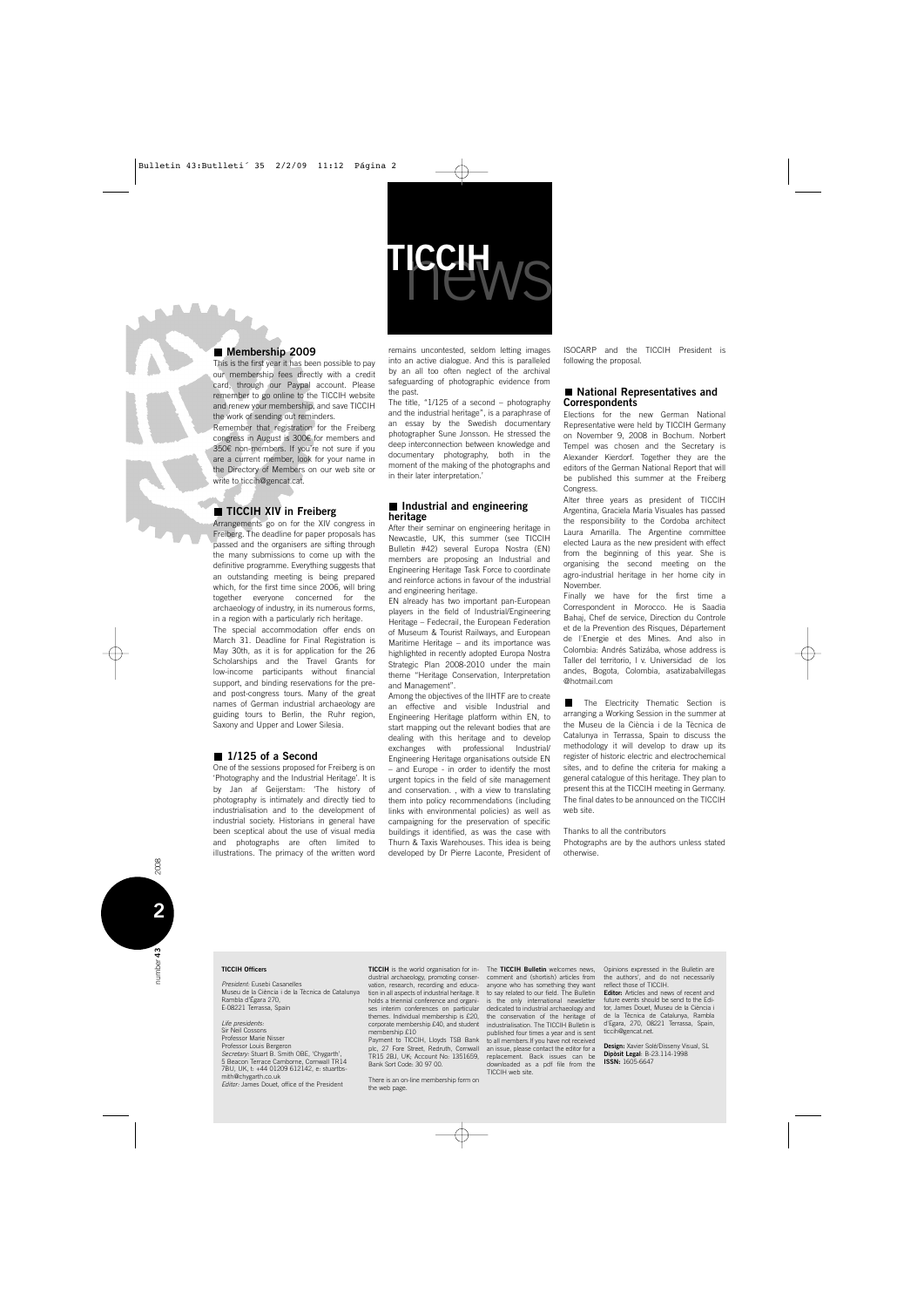# report

The 'Inventaire' seems to be a French adventure of the glorious after-war period, with no match, if no lesser results, in other countries. The concept was brought forward by the prominent historian of art André Chastel at the beginning of the 1960's and began its official career in 1964, when ministry of Culture André Malraux instituted a 'commission' in charge of 'the complete inventory of the monuments and works of art in France'. First a State administration with an office in each of the French 23 'régions', the 'inventory service of cultural heritage' is since 2004 onwards in the hands of 23 regional services, financed and led by the regions. All researchers follow the same method, elaborated in the State administration, including the publication of their research in the way of normalised summaries and high quality photographs on databases open to the public. The research focuses on a comprehensive history of each site, based on archival material, and a careful description of its material components or the tracks left over by former structures. True to the spirit of its founders, which intimated inventory researchers to deal with the whole of the national heritage "from the coffee spoon to the cathedral" on any part of the territory, researchers in charge took several decades to take stock of the national heritage. With time new interests came to the fore and

industrial heritage has become a prominent topic from the mid-1980's onwards, when more recent heritage (the late 19th and 20th centuries' one) was also given due attention. (See www.culture.gouv.fr/culture/inventai/ patrimoine)

The main challenge encountered by the 'inventory' method is today unquestionably the heritage of transport networks and this for several converging causes. First, networks are made of linear segments where the same items are repeated, items which wouldn't 'deserve' by their own technical, historical or artistic value a full description, would they not be a part of a greater coordinated system. Secondly, full capacities in technology, history of technology and the functioning of canals, railways, overhead power lines, etc., are demanded for describing the items under study. Third, networks may spread over several regions and their study involves several regional offices which have to cooperate and harmonize their research programmes. Finally, the files regarding each item (e.g. a bridge, a lock, a lockkeeper house, a signal in the case of canals) have to be organized in a structure which gives a true image of the network instead of a collection of scattered items in the databases. If the latter problem is easily overcome by thorough discussions involving the regional services and the ministry of Culture, which is responsible for the general methods and databases, the first two are a real challenge and the third one cannot be solved but by continuous exchanges in the researchers' community.

This is the reason the French Railway Historical

### **Taking stock of railway heritage**

### **Marie-Noëlle Polino**

Managing director, French Railway historical Society (AHICF) contact@ahicf.com

is changing rapidly and the traditional railway landscape is vanishing at full speed. When in the old days rolling stock could stay in operation some 60 years and track equipment last decades, today the development of the railway as an environment-friendly transport mode, the public policies in favour of public transport, the development of high speed rail all over the world bear radical changes for existing networks. These were often left behind and are in need of modern equipment, new regulations order the removal of asbestos or other materials. Simultaneously, the decline of freight railway transport in western countries and the tremendous increase of passengers' traffic dictate the removal of huge marshalling yards



Society, together with the French ministry of culture which sponsored the event, recently proposed a one-day conference on the railway heritage inventory. Entitled "Taking Stock of the Railway heritage: Confronting Methods and Experiences", the conference had three main objectives.

The first one was the assessment of the inventories which have been led to date, as to their interests, methods and results, in order that they would be better known by the researchers themselves, by the regional authorities, by the railway companies and the public body which is in France the owner of the railway tracks and equipment. The second one was tackling with the problems which the researchers meet or are afraid to meet when confronted to railway heritage, and the causes which might be ascribed to them; is it a matter of the railway heritage being too technical a topic of study, its linear form, the fact it is often recent and that a date is not easy to guess, or the repetition of small structures of possible poor quality? What are the archive sources, the railway technology experts or other resources which can help the research to be done and facilitate railway inventories everywhere in France? The third and last one was the makeup of a 'network about networks', so to speak, i.e. a community of people who could in the future count on each other's abilities to go on in the development of railway heritage inventory. (Records of the debates to be listened to online at: http://www.ahicf.com/mp3/actes2008.htm The proceedings will be soon in print in the Revue d'histoire des chemins de fer. See: http://www.ahicf.com)

The fact is, the railway sector all over the world

**Experts at the round table discussion.** Photo: M-N Polino

and the building of new lines or the rebuilding of ancient ones. In Africa, Southern Asia and Southern America the railways were first a component of imperialism. Building railways in African places where a European eye could see no other transport, because traditional transport modes didn't need obvious infrastructure, was both a way of designing and controlling the country and a tool for exploiting its resources. The network design follows the map of the natural resources, the railway equipments are often oversized and what is left of them is a problem as to the conservation of this heritage. Besides, in some countries, especially in South America, the whole network was closed in the declining years of the railway freight transport, together with deindustrialisation, in the 1990s. For all these reasons, the constitution of a thorough methodology for railway heritage inventory is an essential topic on the agenda of industrial heritage studies.

The TICCIH railway section, which was constituted last year thanks to an initiative of TICCIH Mexico in the beautiful railway heritage site of Aguascalientes, is contemplating its second international meeting in the course of 2009. This meeting will be an opportunity for launching the inventory of main railway sites in the world, as well as to go in depth into the question of inventory methodology, its normalisation and the dissemination of the amount which is added daily to our knowledge of railway heritage.

**3**

umber 43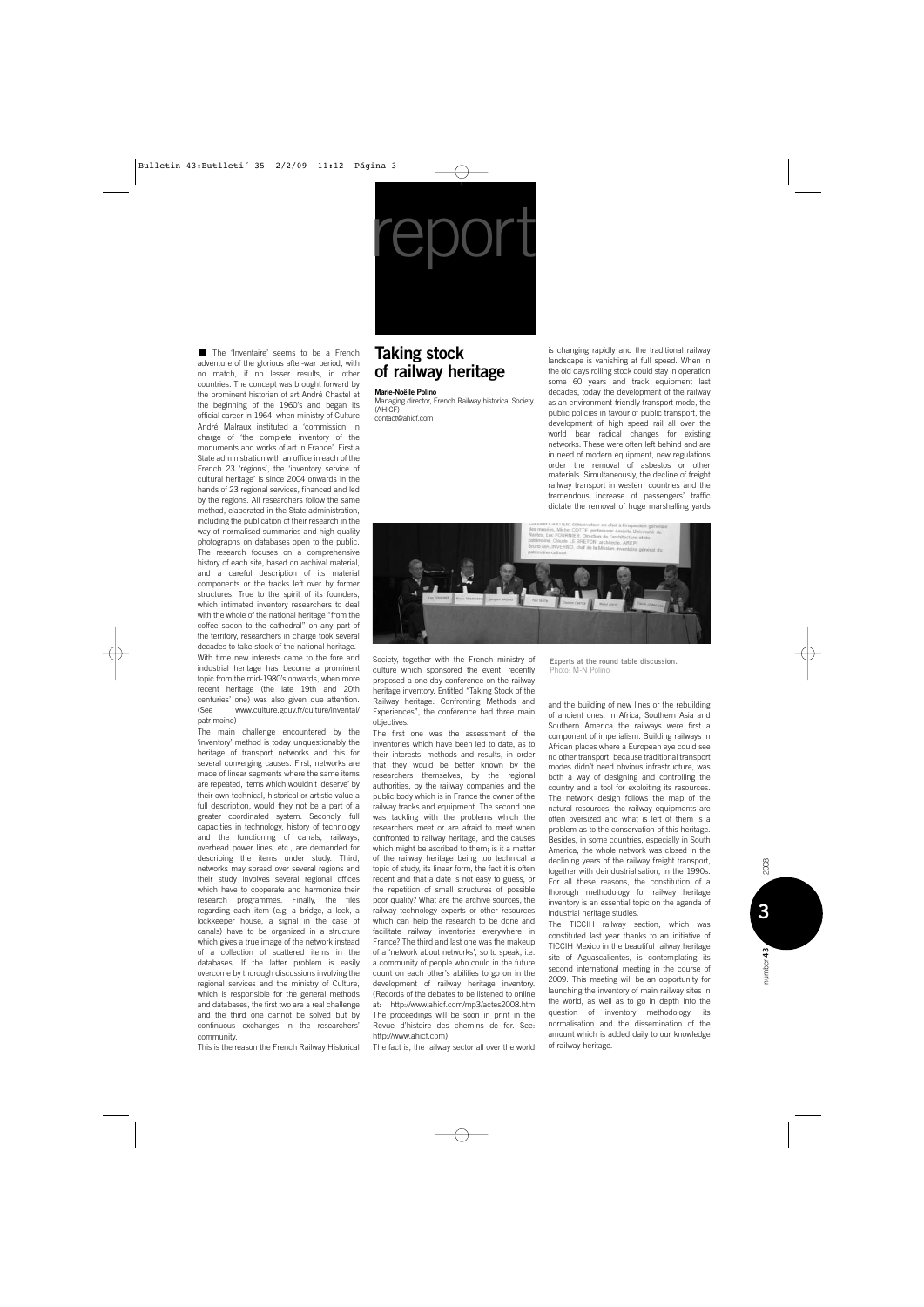report

The central station of Stuttgart is among the most important buildings from the beginning of the 20th century in Germany and Europe. It can be described as the first "modern" station and ranks along with avant-garde buildings like the "AEG-Turbinenhalle" (1908/09) in Berlin by Peter Behrens and the "Fagus-Werke" (1911) in Alfeld by Walter Gropius.

After long studies concerning the site of a new central station for Stuttgart, King William II of Wurttemberg (1848-1921) made his decision in 1907 on the basis of specialist advice. In 1910 the Railroad Company opened an architectural contest and the jury supported the project of the young Lorraine architect Paul Bonatz (1877-1956) and of his partner Friedrich Eugen Scholer (1874-1949).

Bonatz named his project "umbilicus sueviae", the navel of Swabia, referring to the great economic importance of the station and the fact that it would be a terminus.

Finally, in December 1914 work began but three years later the First World War forced the suspension of all work, which was only resumed in 1919. On October 23, 1922, the last train left the old station and the first train entered Bonatz' half-finished station, later to become the emblem of Stuttgart. Only at this stage of the work was it possible to continue the construction of the building and the rails of the old station which passed through the middle of the building site were removed. Finally the "Hauptbahnhof" was completed in 1928.

Looking at this station through today's' eyes, one is initially struck by its monumental effect. Bonatz explains this feature with the enormous economic importance which this building had not only for the city of Stuttgart but also for the whole region of Swabia: "Everyone agreed that this building required a monumental effect: it represents much more than before all the entrances to a city and it is really the navel of this city and the whole area."

What was new at the time was the manner in which Bonatz created this monumental effect. It does not need more to quote the arc of Constantine, for example, as "La gare du Midi" in Brussels still shows (built in 1863-1869). The slightly parabolic arc of the small counter-hall ("Kleine Schalterhalle") shows the difference well: there is no longer the least trace of a real model. Bonatz succeeds in expressing the monumental only as a master-builder who has freed himself from imitating ancient styles. He rediscovers the artisan quality of the stone mason.

Another characteristic feature of the central station of Stuttgart is its asymmetrical plan. This distinguishes it from the majority of the buildings of the time. Bonatz succeeds in forming a free composition full of tension with

## **The Central station of Stuttgart by Paul Bonatz (1877-1956)**

**Dr. Matthias Roser**

several cubes of different volume culminating in the tower. Then it is necessary to mention the urban aspect, because the "Hauptbahnhof" fits perfectly with the structures of the city centre which it increased. The architect endeavoured to facilitate passenger movement in the station as much as possible with two counter-halls, the small one more for commuters, the large one more for long-distance travellers. In the axes of these two halls were the corresponding platforms.

The luggage-counters were on the ground floor between the middle-exit and the large counter-hall. Thus the travellers' pass were as short as possible. The transport of the luggage from here to the trains was done on the ground floor by railroad workers. The travellers went to the first floor, the level of the platforms. Along the third hall, the large terminus station hall, called "Kopfbahnsteighalle", there were restaurants, waiting rooms, the station hotel (entry by the "kleine Schalterhalle"), the hairdresser and some more kiosks. Under the platforms, two tunnels facilitated postal transport and the transport of express parcels and a third one for the passengers changing trains.

In comparison with other stations of the time, for example that of Leipzig, it is necessary to affirm the architectural, urban qualities and functional calculus of the "Hauptbahnhof", which fully justify its title as a masterpiece of the architecture of the 20th century. That also explains why the station is classified as a historic building in accordance with § 12 of the law of the State of Baden-Wurttemberg. But above all, Paul Bonatz knew how to keep - in spite of the monumental effect - proportions in conformity with the human scale.

The present owner is the Deutsche Bahn AG which has neglected it for decades. Worse still, major parts of the station's architecture are threatened directly in the very near future. During the construction of a new underground main station, known as "Stuttgart 21", a whole series of serious interventions are envisaged into 2009/10:: complete demolition of the south-eastern wing "Schlossgartenflügel", the north-western wing, the principal staircase in the large counter-hall and the floor in the terminus station hall.

The dead-end station would lose by these brutal amputations the balance of its sublime composition which culminates in the tower. The length of the frontage would be reduced by half. The result of all this would be a torso. It is particularly serious that it is the federal state, the owner of Deutsche Bahn AG and vigorously supported by the State of Baden-Wurttemberg, the region of Stuttgart and the city of Stuttgart, which are proposing the mutilation of a widely known historic building.

It is necessary to express the gravest doubts about the measures envisaged and we urgently request the people in charge of the project to develop alternatives to the planning presented up to now. We have to find a solution which respects the monument and its great role for the city of Stuttgart.

See www.hauptbahnhof-stuttgart.eu and 'Der Stuttgarter Hauptbahnhof – Vom Kulturdenkmal zum Abrisskandidaten' by Matthias Roser, Schmetterling Verlag, Stuttgart (2008) (ISBN 3-89657-133-8)



Photo: Archivo Rudi Roeder, Stuttgart

umber 43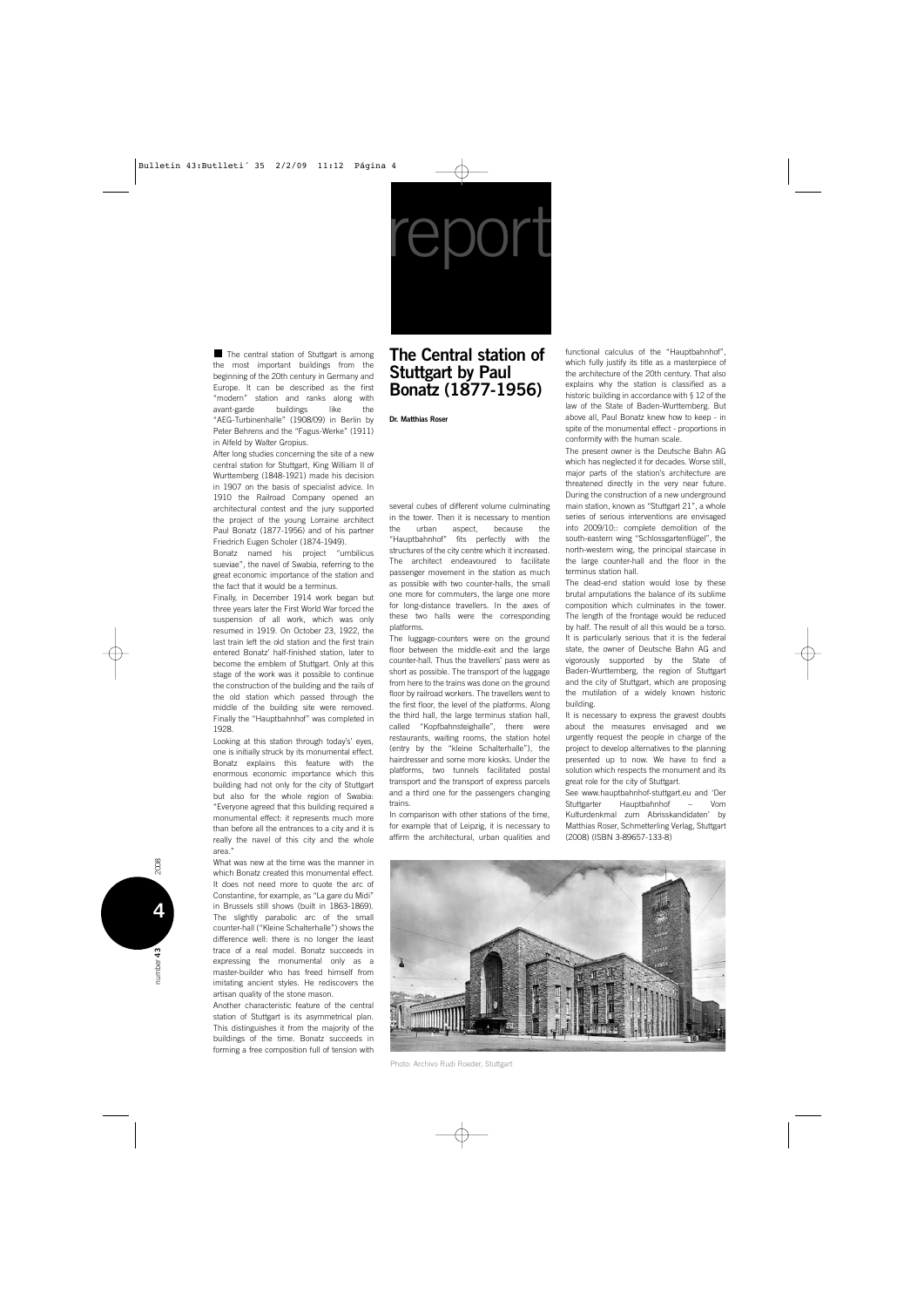**Argentina**

### **Why it is worth preserving the industrial heritage: the Liebig beef processing company town**

**Adriana Ortea**



**The Liebig factory from the river Uruguay.** Photo: Andrew Graham-Yooll, 2004

The production of beef has left the mark of collective social progress on the Pueblo Liebig in Argentina, while products such as canned corned beef and beef extract with the Liebig brand became ubiquitous on the tables, hospitals and nursing homes of Europe or in the trenches of the two world wars.

The foundations of Argentina rest on the development of the economy of wheat and beef, easily exploitable and exportable sources of natural wealth. Cattle raising was introduced to the River Plate by the Spanish around 1570, from Paraguay, encouraged by the Jesuits. The first factories of tallow and grease followed, then plant for preparing salted meat in 1810 and with the invention of the dry cooler to preserve meat, in 1876 began the era of cold stores.

In Entre Rios, development and prosperity was based on the production of livestock and salting. English capital installed canned meat factories in Liebig in the rio Uruguay in 1903 and Bovril in the rio Panama in 1909.

Liebig's Extract of Meat & Co. arrived in South America at the end of the 19th century to build three factories along the river and a port for goods to enter and leave. Production began in Fray Bentos, Uruguay and expanded at Entre Rios, which began its transformation to a modern industrial plant.

It consolidated as a 'company town' which included areas of employment, workers' housing and spaces for recreation. The village with 220 houses was divided into two sectors by the manga, the avenue where cattle were brought to the factory. On the south side lived workers in identical house while to the north lived employees in four models of 'chalets' in a sort of garden city. The factory was planned to process 1400 cattle daily. All was used and nothing wasted a perfect, rational organization. Since production ended at 'the Liebig', thousands lost their work and left. The factory started to turn to ruin and the village looked like a ghost town. Without losing its charm, for those living there, others began to arrive to experience the industrial heritage.

world

From 2001 it has developed a tourism industry with routes to learn the processes and history of the town. The social, cultural and economical history is interpreted, and shows how an electrical generator can be as emblematic a building as a cathedral.

There are still traces of the streets and houses of the village industrial but in September 2008, the owner of the factory started demolition work. The technological memory held in the generators of W. H. Allen Sons, Bedford, the Mellor boilers of Goodwins, Glasgow, the compressors from Ingersoll-Rand in New York, motors from MAN Diesel in Germany, refrigerators from York Shipley in London, are being dismantled and sold for their scrap value.

In Argentina, the legal framework for protection of cultural property exists, but without the institutional will to respect it or cultural practices for valorize it. The challenge is to retain and reuse some of the obsolete industrial heritage, incorporating it in its territorial dimension as a cultural landscape where factory, village and river testify to the identity and memory of the work.

As part of the rescue operations from the Liebig archive heritage, I am scanning the worker registration forms of the Fábrica Colón between 1936 and 1965, with a grant. The project is to catalogue and make these documents available for research and consultation.

The factory and people are a page of history, to listen to the voices emanating from the walls. History and heritage are tools which we have,

not to always look backwards but also to build a better and more worthwhile future.

**Spain**

### **Democrats vote yes for chimneys**

A popular referendum to decide the future of the thermal power station of St Adrià de Besòs in Spain recently voted in favour of preservation and re-use for local services over demolition of the landmark structure. The three chimneys of the power station are the only widely-recognised symbol of this industrial suburb of Barcelona, easily spotted during the glide down the coast to the city airport.

The connection with TICCIH is through President Eusebi Casanelles who was a young industrial engineer in 1970 and worked on the original design of the Siemens combined cycle coal-powered generator. The turbines were housed in the long building in the foreground and the boilers hung vertically beneath each of the chimneys.

The referendum capped a campaign to change the plans of the power company which wanted to clear the site and build apartments by the sea. The original idea to hold a referendum was agreed between town council, owners and local groups and is binding. Though a less than 10% turn-out, 2.597 energetic citizens, the Yes vote was overwhelming. Various options for new uses might include a museum of transport for part of the 65,000 m<sup>2</sup> site.



**The three chimneys of St Adrià de Besòs.** Photo: Toni Tofa

### Education and training

### **Master in TPTI**

Master TPTI is a course proposed by a consortium of the University Panthéon-Sorbonne Paris (France), the University of Evora (Portugal) and the University of Padoue (Italy). It groups together three courses: History of

Technology, Management and promotion of the cultural heritage and Conservation, management, enhancement and communication of industrial heritages and is addressed to students who would wish to advance their knowledge of the history of technology, archaeology and industrial heritage. Within the two years framework of studies the accent is on research and training. At the end of this programme, students obtain three diplomas (Master of History of Technology - Master of Management and promotion of the cultural heritage - Master of Conservation, Management, Valuation of industrial heritage) and one 'diploma supplement', detailing the complete programme.

TPTI can lead either toward a doctorate or into professional work in museums, inventories, collections, education, consulting in management and valuation of territories and monumental structures, scientific and technical journalism. For more information, see www.tpti.eu.

lumber 43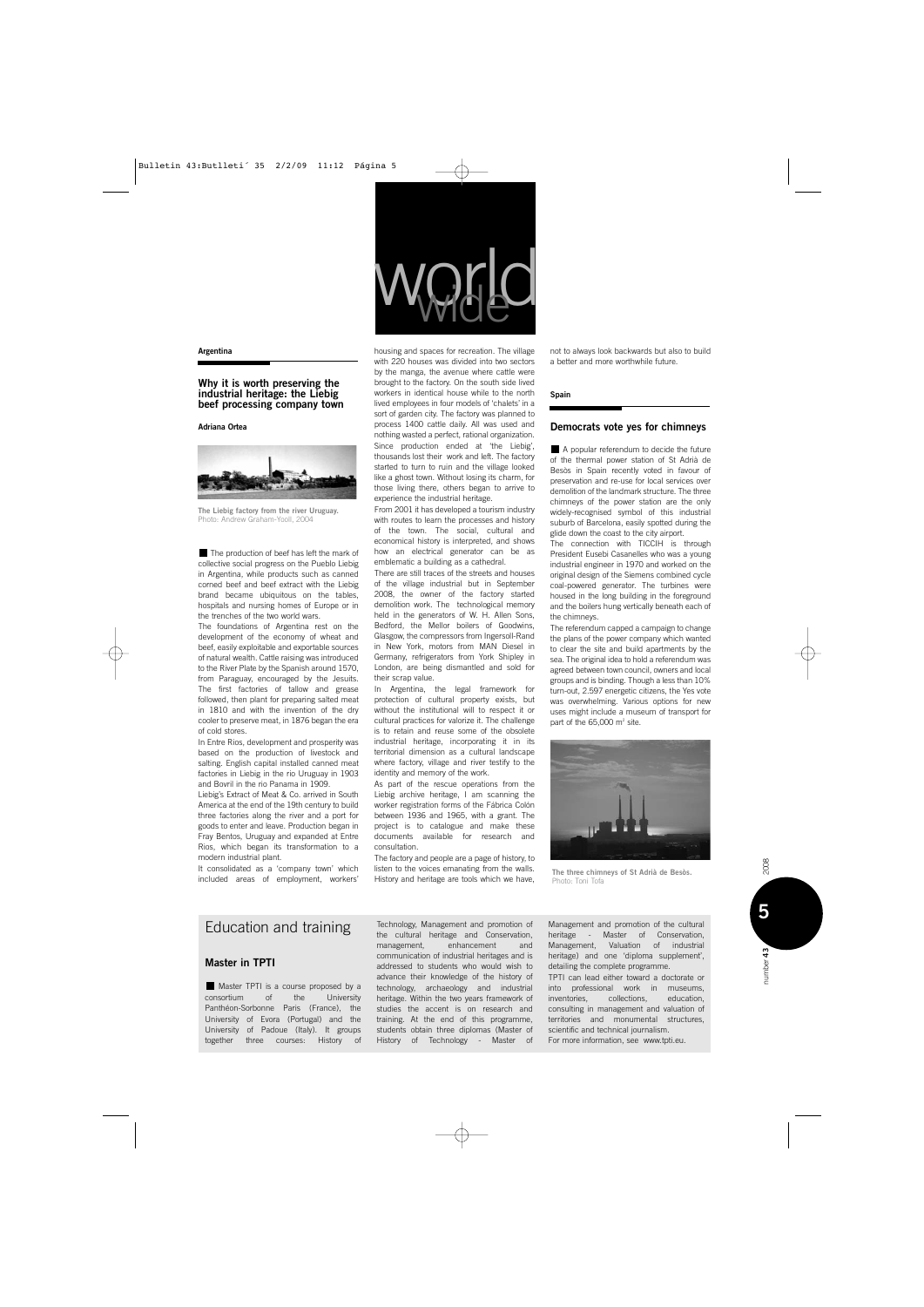

**Inside the winding engine house, TICCIH delegats incluye Francisco Calzolaio, Jose Manuel Lopes Cordeiro, Iona-Irina Iamandescu, Patrick Martin, Eusebi Casanelles, Jaime Migone and Empar Ripollès.** Photo: David Worth

**Le Reti Internazionali dei Geositi e dell'archeologia industriale Internacional network of geosites and industrial archaeology**

### **Dr David Worth**

South African National Representative

This meeting was organized, hosted and funded by the Parco Geominerario Storico Ambientale Della Sardegna (Historical Geo-Mineralogical and Environmental Park of Sardinia), in Carbonia and Iglesias, Sardinia, on 6th and 7th November 2008.

The first day of the conference was at the Serbariu coal mine museum, in Carbonia, and included a tour of the reconstructed 'underground workings'. The mine was ordered to be established by Mussolini in the 1930s, at a time when Italy was subject to international sanctions because of its invasion of Ethiopia. The city of Carbonia, said to have been built in 300 days, was established to house the 30,000 or so mine workers, and was inaugurated in December 1938.

The mine was closed in 1974, and in the past two years a museum has been established in the former 'lamp hall' of the mine. It comprises interpretive panels in Italian and English; static models; artefacts such as tools and personal effects; and archival photographs. After the mine closed, much of the site was pillaged before conservation began in 2002. There is much still to be done, with new sections of the museum, a research centre and a craft centre all planned for the future. The museum is jointly controlled and managed by the geo-park authority, the regional authority, and the municipality, and now has about 30,000 visitors per year. A web portal has been set up at www.retidelparco.it. Opening the conference, Giampiero Pinna, director of the Parco Geominerario Storico Ambientale Della Sardegna, described how the museum formed an integral part of Sardinia's geo-park network of some 120 mining sites, which is in turn part of a broader international network of geo-parks. This concept was new to some delegates. Pinna explained that the term is used to define areas that conserve and interpret the heritage of geological sites of all kinds, natural and archaeological, and was the subject of a UNESCO declaration in 1998.

Renato Covino, President of AIPAI (Associazione Italiana per il Patrimonio Archeologico Industriale) spoke about the importance of recognizing the layering of human activity on the landscape, and said it was necessary to resist politically driven moves to privilege pre-industrial landscapes and 'restore' romanticized notions of beauty. The creation of an international geo-parks network, he said, was a step towards creating the critical mass needed not only for conserving industrial landscapes, but also for addressing





**The Lamarmora washing plant (1897), at Nebida, south western Sardinia.** Photo: David Worth

### the conservation of craft skills and traditional knowledge.

As well as UNESCO funding, European Union money also goes into funding the Sardinian geo-park, which is seen to have a critical role to play in the sustainable development of the island. The park (which covers 3,500 km2.) currently has seven sites open to the public, there are many links between the mining heritage of the area, and cultural, social and artistic programmes.

The second day of the conference took place at the former School of Mines, in Iglesias. Iglesias is a walled medieval town, with on its outskirts the Galleria Villamarina-Monteponi, a lead and zinc mine closed 10 years ago. In one gallery, a plaque commemorates the year long underground "sit-in" of Giampero Pinna, now Director of the Geo-Park, when he was campaigning to save the mine from destruction.

There were about 40 delegates, most of whom came from Europe, though South Africa, Morocco, Chile and the United States were also represented. Clearly there is a large area of overlap with the interests of TICCIH, and in

fact seven members of the TICCIH board had been invited to participate in the conference. It has to be said that the choice of invited delegates seemed a little eclectic, and there were some notable TICCIH colleagues who really should have been included for their expertise in the area of mining heritage.

There was little cohesion or overall direction to the programme, other than that presenters had some interest in mining heritage (most of the TICCIH members), or in natural geological features. Sometimes it felt as though the geo-parks people and the industrial heritage people were inhabiting parallel universes, but the conference was a bold attempt to bring these two interests together, and to demonstrate where future synergies might be found.

Our hosts were extremely generous in providing flights and accommodation for all delegates, together with all costs of attending. There was a splendid farewell dinner in Cagliari, on a day when the food of Sardinia was being celebrated in every major restaurant in Italy, and we were very well cared for. So, many thanks to all the organizers, and most especially to Giampero Pinna and Francesco Calzolaio, for a wonderful opportunity to experience something of Sardinia, and to share some of their enthusiasm for the long road ahead for their project.

**6**

number 43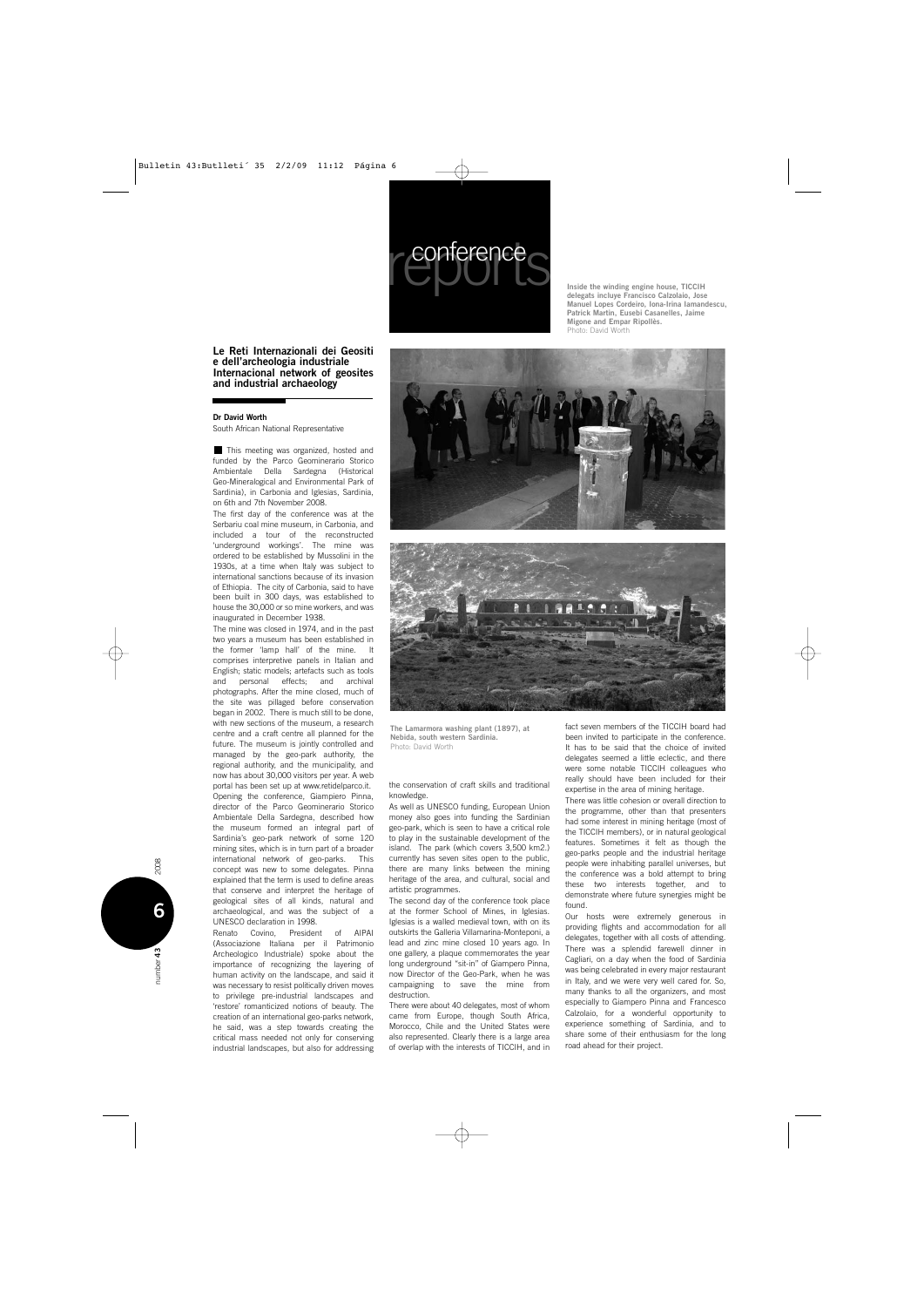### **Mining Landscapes** International conference

### *Lewarde, France, 13-15 November 2008*

Covering a banana-shaped territory about 120 kilometres long, home today to more than a million inhabitants, the coalfield of the Nord-Pas-de-Calais region is currently well placed on France's tentative list for nomination to UNESCO's list of World Heritage. The candidacy, in the category of cultural landscapes, is an ambitious one, but has enthusiastic support from all the local authorities and from the local population. Although it may not present any sites which can claim to be of epoch-making historical significance, the landscape as a whole, with several complete colliery ensembles preserved intact, pit-head winding gear of several generations, more than 200 coal tips, and acres upon acres of 19th- and 20th-century company-built miners' housing, is clearly of outstanding universal value. Several international experts agree. And the simple fact that this landscape soon figure on the UNESCO list has already had a considerable impact, changing perspectives and bringing a new sense of pride to the local community.

This candidacy was the context, from 13 to 15 November 2008, of a international conference on the heritage of mining landscapes. It was held at Lewarde, near Douai in the Nord department, at the former coal-mining site of the Fosse Delloye, home since 1984 to the<br>Centre Historique Minier du Historique Minier du Nord-Pas-de-Calais, one of France's two major coal-mining museums. The conference, which attracted about 150 participants, was

co-organised by this Centre Historique and by the CILAC, France's national association for industrial archaeology, for which this was its fifteenth national conference.

The questions addressed during the conference's open sessions began, obviously enough, with an attempt to define what a mining landscape is, what elements constitute its specificity and how it can be understood, in positive and even attractive ways, as a cultural landscape. The CILAC was anxious from the outset not to limit the examples to French coal-mining landscapes, and papers were heard on the coal heritage of Great Britain, Germany and Poland, as well as on the landscapes generated by other ores: metallurgical sites in Tuscany and Sardinia, uranium mines in the West of France, silver mining in Slovakia, bauxite in the South of France, asbestos in Canada. Another session took a look at the way in which these landscapes have been depicted by artists, and how, with changing ways of seeing, the notion of the landscape has emerged as an analytical tool in the social sciences and in even in heritage management. The proceedings of the conference will be published by the Centre Historique Minier in March 2009.

The conference included two coach trips, jointly organised by the Bassin Minier Unesco association, the Chaîne des Terrils, an association particularly concerned with the preservation of the region's coal tips, the Bassin Minier Mission and the Scarpe-Escaut regional park. The visits commenced at the 11-19 Loos-en-Gohelle colliery, remarkable for its preservation of an emblematic 1958 winding tower and for the twin coal tips, two of the highest in Europe at 186 metres. The 9-9bis colliery at Oignies was also visited, a

**Louis André, Paul Smtih, Jo-Ann Campìon, Bernard André and Bertrand Lemoine.** Photo: Yves Berrier.



coherent ensemble dating from the inter-war period and which witnessed the end of coal extraction in the region, in 1990. Plans are going ahead here for a cultural conversion based primarily on the theme of music, a vital part of the region's intangible heritage The<br>second day's visits took in the second day's visits took in Wallers-Arenberg colliery with its three headframes of 1903, 1920 and 1957. The conference participants had the privilege of going up to the summit of this last, 72-metre high headframe, to admire a landscape that may be described as windy, damp and overcast.

Underlining one of the underlying paradoxes highlighted by the conference—the invisibility of the immense underground landscapes that explain the physical and social upheavals above—Denis Woronoff, entrusted with the difficult task of drawing the conference to a conclusion, suggested some further lines of enquiry and research: how to account for the sounds and smells of the landscape, how to place the miners in the landscape, how to pursue the analysis of different representations of the landscape in paintings, post cards and photography, how to articulate the notions of landscape and territory. So… more mining conferences on the horizon!

Between the Earth and the Air resumes the work of several years in a relationship full of surprises: meals inside and outside the mine, farewells; those that with their daily life and their convictions taught Marco Antonio Hdez.Badillo to love and to respect the mining world. Maybe the most loved for him and that recently left this world was Primo Oliver, who showed him the different faces of "his world": the world of miners.

The landscape transformed again and again by the mining activity or decay and then, by the growth of the cities, is present through this book. The photographs are also a historic document; on this sense, the contribution of the photographic registry carried out during 24 years has a double importance because of the testimonial, historic and artistic value. The old industrial buildings that rise tremendous and majestic, like the engine rooms of La Dificultad, La Rabia, Dolores and Acosta, or the ruins of the ore mining hacienda of San Buenaventura.

Between the Earth and the Air is a tribute to the miners and to their world, but also a registry of the industrial patrimony of Hidalgo's region, a historic document that is part of the rich patrimony guarded by the Historical Archive and Mining Museum, A.C. The book also gives continuity to the Museum's project of recuperation and diffusion of a culture sculpted day by day, by the persons that have developed the productive activity in the mining district of Real del Monte and Pachuca: laborers, employees and businessmen.

The Historical Archive and Mining Museum, A.C., has become one of the inheritors of that cultural legacy, for that reason has decided to commemorate its twentieth anniversary with the edition of this book.

### **Belem Oviedo Gámez**

President TICCIH México

# Publications

### **Between the Earth and the Air**

Marco Antonio Hdez. Badillo

2008